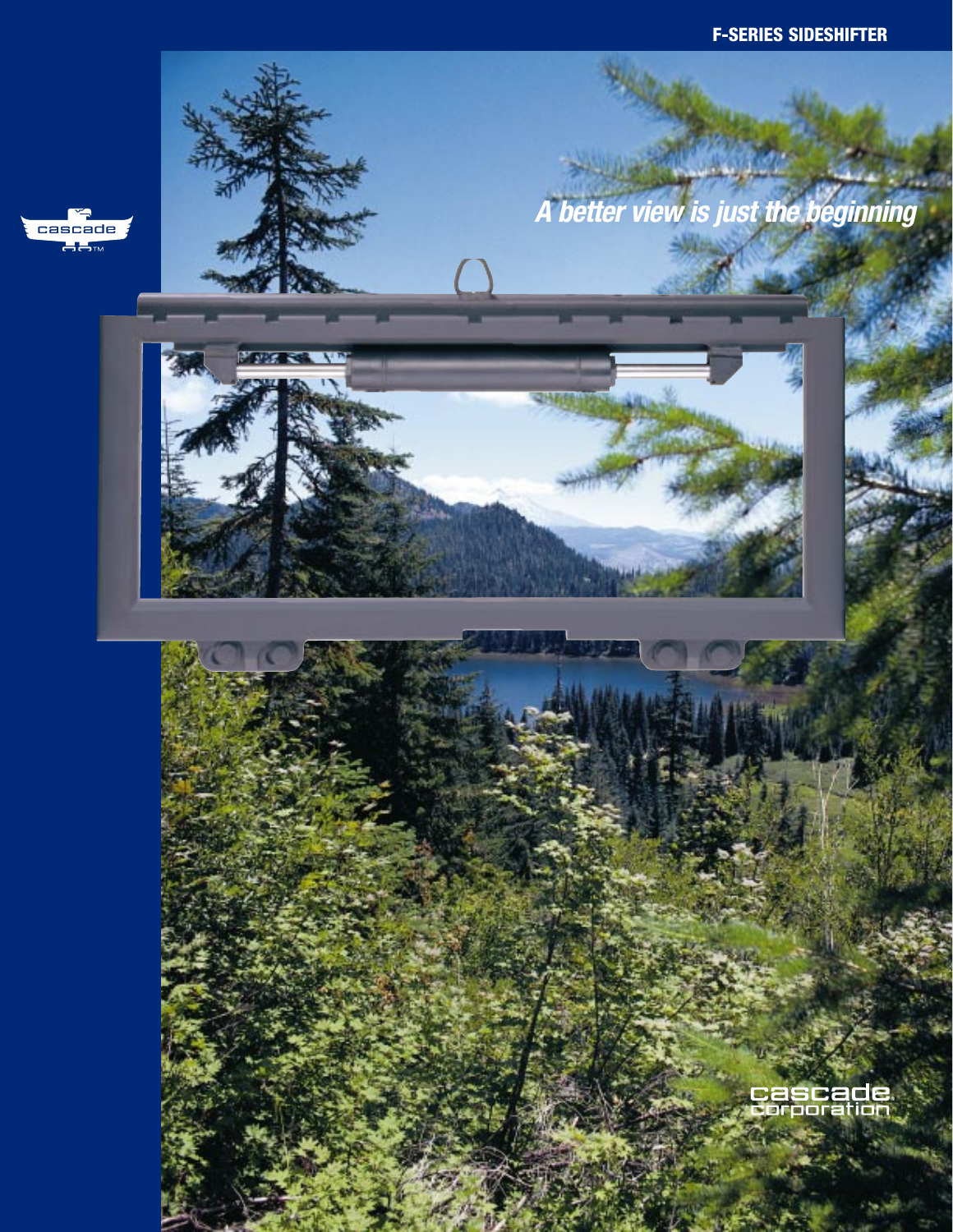Grease fittings are located in the upper hook for easy lubrication.

Cylinder support pin holds cylinder in place for easy installation.

High-strength, low-weight onepiece upper hook offers great visibility.

Centering key on J-plate makes installation easy.

Bearings fully protected under upper hook.

Adjustable lower mounting hooks, with patented serrated interface for positive adjustment.

Bearing rides on smooth finished J-plate to decrease friction and extend bearing life.

Cylinder is strategically placed out of the line of action for addedprotection and visibility.

Nylon lower bearings for long life and low maintenance. Snap-in design so bearing will not fall out.

# **HIGHER PRODUCTIVITY IS THE END RESULT**

As you can see, our F-Series Sideshifter offers more than just visionary design. Look closely and you'll discover other far-sighted features that improve performance, productivity and speed. It's an investment that will pay off fast and carry you into the future.

#### ■ **ENHANCED VISIBILITY**

The F-Series Sideshifter is designed with an upper "**S**" shape hook/fork bar for maximum visibility. With loads are easier to see.

#### ■ **HIGH NET CAPACITY**



F-Series Sideshifter is designed to fit narrowaisle lift trucks.hifter is designed to fit narrow- Driver visibility allows maximum productivity.<br>Example to the maximum productivity.

Excellent specifications optimize truck capacity.

## ■ **FAST AND EASY**

# **'NO-WELD' MOUNTING**

All Cascade Sideshifters aregreased, ready to install. No welding, drilling or tapping

shipped preassembled and required.

## ■ **UNIFORM SPEED**

Double-ended cylinder rod design provides equal sideshift speed in both directions.

#### ■ **HIGH-PRESSURE CYLINDER**

The F-Series Sideshifter usesa high-pressure cylinder that allows compatibility with trucks using up to 3,500 psi hydraulic systems without the need for additional hydraulic pressure reliefs.

#### ■ **MEETS INTERNATIONALINDUSTRY STANDARDS**

The F-Series Sideshifter complies with Industrial Truck Association (ITA) and International StandardOrganization (ISO) standards.

### ■ **LOWER BEARING DESIGN**

Lower bearings are configured to complement high-visibility truck carriage bars.

#### ■ **BACKREST COMPATIBILITY**

Cascade F-Series Sideshifters are available with OEMcompatible carriage widths and load backrest bolt patterns for most lift trucks.

#### ■ **SIMPLE HYDRAULICHOOK UP**

Cylinder placement allows for easy hook-up of hydraulic hoses to the internal reeving or



the high-visibility window  $-$ 

# **THE F-SERIES SIDESHIFTER:**